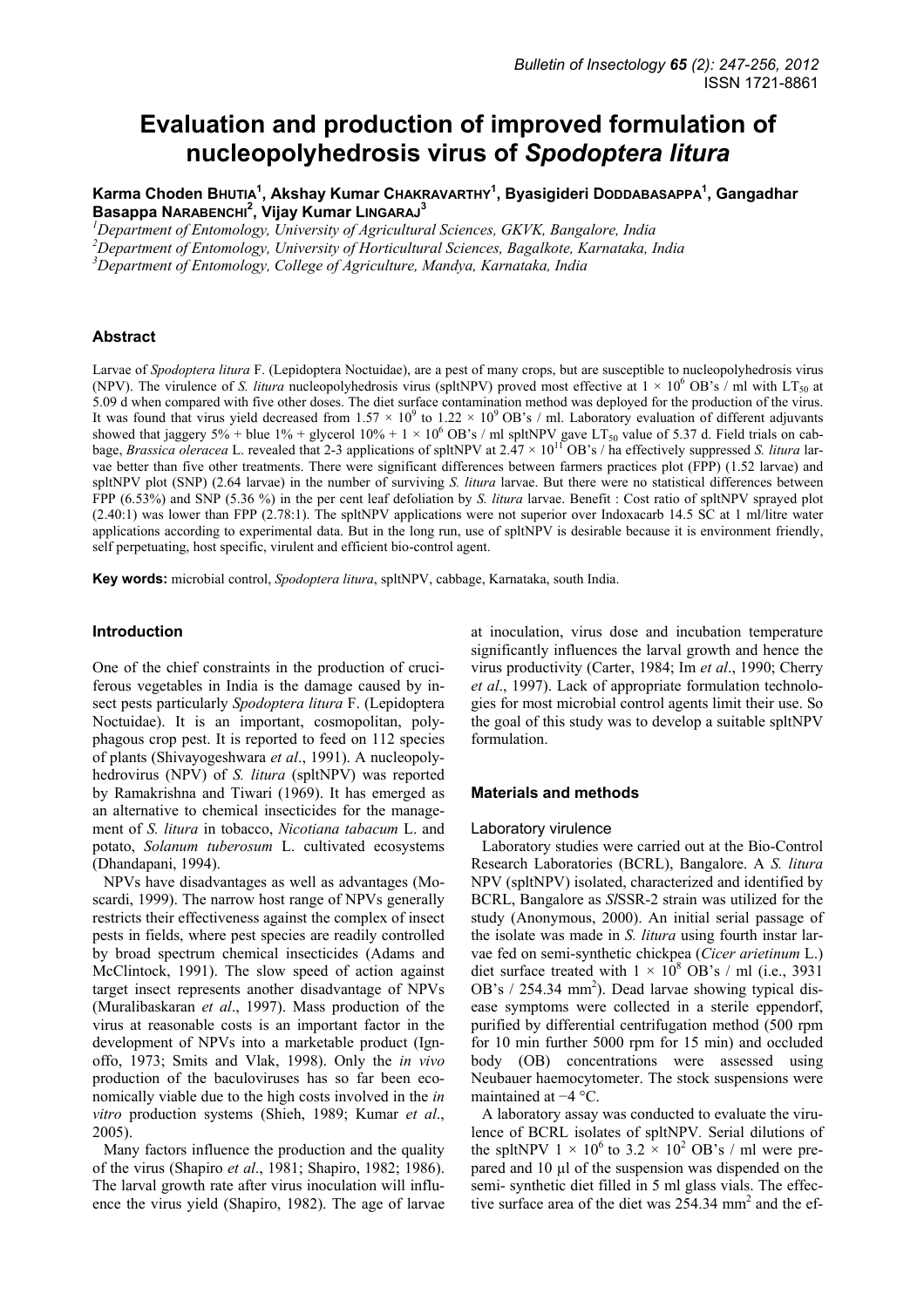fective concentrations of polyhedral were 39.32, 7.86, 1.57, 0.31, 0.06 and 0.01 OB's / mm2 of the diet surface. Virus suspension was smeared with a blunt end polished glass rod (6 mm). Third instar *S. litura* of uniform age and size were released on to the diet 15 min after surface treatment. Each dose had 30 third instar *S. litura* (30 larvae  $\times$  4 replications). A control with 30 third instar untreated *S. litura* larvae was maintained. The larvae after inoculation were incubated at  $25 \pm 1$  °C in an incubator. Observations on larval mortality were recorded from 2 d through 10 d at 24 h intervals. For determining the efficacy of virus, only time- mortality relationship was considered. The six spltNPV doses were used to calculate  $LT_{50}$  in four seasons per year from fresh spltNPV samples. Each season, bioassays were conducted in four replicates of 30 third instar *S. litura* / replicate.

## Virus yield and time of harvest

Third instar *S. litura* were inoculated at seven different intervals and virus was extracted and harvested and yield recorded eight days later. The larvae were allowed to feed on the diet treated with a viral dose of  $1 \times 10^8$ OB's / ml (i.e., 3931 OB's / 254.34 mm<sup>2</sup>) and incubated at  $25 \pm 1$  °C. The larvae were inoculated at 0, 1, 4, 6, 8, 12 and 24 h. A treatment with harvesting the cadavers from the healthy larvae when died was included as control. Each treatment was replicated three times with 5 larvae per replication. The larval cadavers were collected and immediately frozen. The virus yield from infected and dead larval cadavers was recorded.

# Storage of spltNPV

The stability of the spltNPV under storage was studied in the laboratory to determine the effects of storage on the activity of the virus. Three temperatures were selected to represent refrigerated condition  $(0 \pm 1 \degree C)$ , room temperature (25  $\pm$  1 °C) and high temperature (35  $\pm$  1 °C) was selected. One hundred ml of spltNPV liquid suspension was stored in high density polyethylene bottle containing  $1 \times 10^9$  OB's / ml under room, refrigerated and high temperature (35 °C) conditions. One ml of spltNPV samples were drawn from the respective bottles at 1, 2, 3 and 6 months storage and the virulence was assessed adopting bioassay method (Finney, 1952) against third instar *S. litura.* The experiment was terminated after 6 months. Observation on larval mortality was recorded at 24 h intervals.

# Laboratory evaluation of adjuvants

A suitable UV screener was selected based on the exposure to Sun test machine (Atlas Sun test machine CPS+/XLS+, Atlas material Testing Technology GmoH). The selected spltNPV isolate was irradiated at a concentration of  $1 \times 10^9$  OB's/ ml (in 0.1% Teepol) by Sun test machine for their persistence under simulated sunlight condition. A set of experiments were conducted with a standardized exposure dose:  $500W/m^2$ . This dose was selected on the basis of Irradiated Dose  $(ID_{50})$ value. For this purpose, the cited quantity of each adjuvant was prepared and added to 500 µl of the virus in 0.1% Teepol. The suspension was applied on to plastic

sheets  $(6 \times 12 \text{ cm})$  using a micropipette . After air drying, treated sheets were irradiated in Sun test machine at  $500W/m<sup>2</sup>$  for 90 min. At the time of irradiation, 3 sheets could be kept inside the sun test cabinet simultaneously.

After exposure, the virus deposits in each irradiated sheet were eluted with 500 µl of distilled water and the suspension was collected in microfuge tubes, labeled, re-enumerated and kept in a refrigerator. Third instar *S. litura* larvae of uniform age and size were used in these studies. Semi synthetic diet without formaldehyde was prepared and filled in glass vials up to  $1/3^{rd}$  height of the vial. The dose of  $1 \times 10^9$  OB's/ ml was prepared from each treatment and 10 µl of the irradiated virus was applied to the diet surface using a micropipette. The suspension was spread uniformly over the diet surface with a polished blunt end of the sterile 6 mm glass rod. The each dose had 30 larvae. A control with untreated larvae was maintained. The larvae after inoculation were incubated at  $25 \pm 1$  °C in an incubator. The observations on the larval settlements on the diet were checked out from first day and mortalities were recorded from third till the tenth day at 24 h intervals. Each treatment was replicated three times. Median incubatory dose  $(ID_{50})$  of simulated sunlight was calculated for each exposure time.

# Pot culture evaluation of adjuvants

Adjuvant that proved most suitable was selected for pot culture experiments under shade and sunlight. Formulations were tested for insecticidal activity after treatments were applied to 30 d old, potted cabbage plants and exposed to natural sunlight and shade conditions (Pots were placed under coconut coir mat). Further, these UV screeners were tested in earthen pot (15 cm  $\varnothing \times 30$  cm height) culture under open and shade conditions with different adjuvant and combinations as given in table 4. One of the adjuvants selected was blue, a liquid detergent. The formulations were sprayed on plants using a litre capacity plastic-hand sprayer.

## Field efficacy

Field trials were conducted for the suppression of *S. litura* on cabbage, *Brassica oleracea* L. var. *capitata* at Yellapura village, Doddaballapur Taluk, Bangalore rural district (12°58'35"N 77°36'0"E 980 m asl) during 2009 and 2010. In these villages farmers grow vegetables without using synthetic pesticides and fertilizers. The vegetable growers are recognized and are adopted by the Association for Promotion of Organic Farming (APOP) and the same villages have also been adopted by the Bio-Control Research Laboratories (BCRL), Sriramanahalli. One-month-old seedlings of cabbage were transplanted in  $2 \times 3$  m plots at  $60 \times 30$  cm following the recommended agronomical practices (Package of Practices, 2007) for crop cultivation. The treatments (figure 2) were tested in Randomised Block Design (RBD) with six treatments and three replications per treatment. Pre- treatment observation was recorded at zero d of each spraying on the number of larvae from 25 randomly selected plants and per cent leaves damaged from 25 plants. Treatments were applied to plants with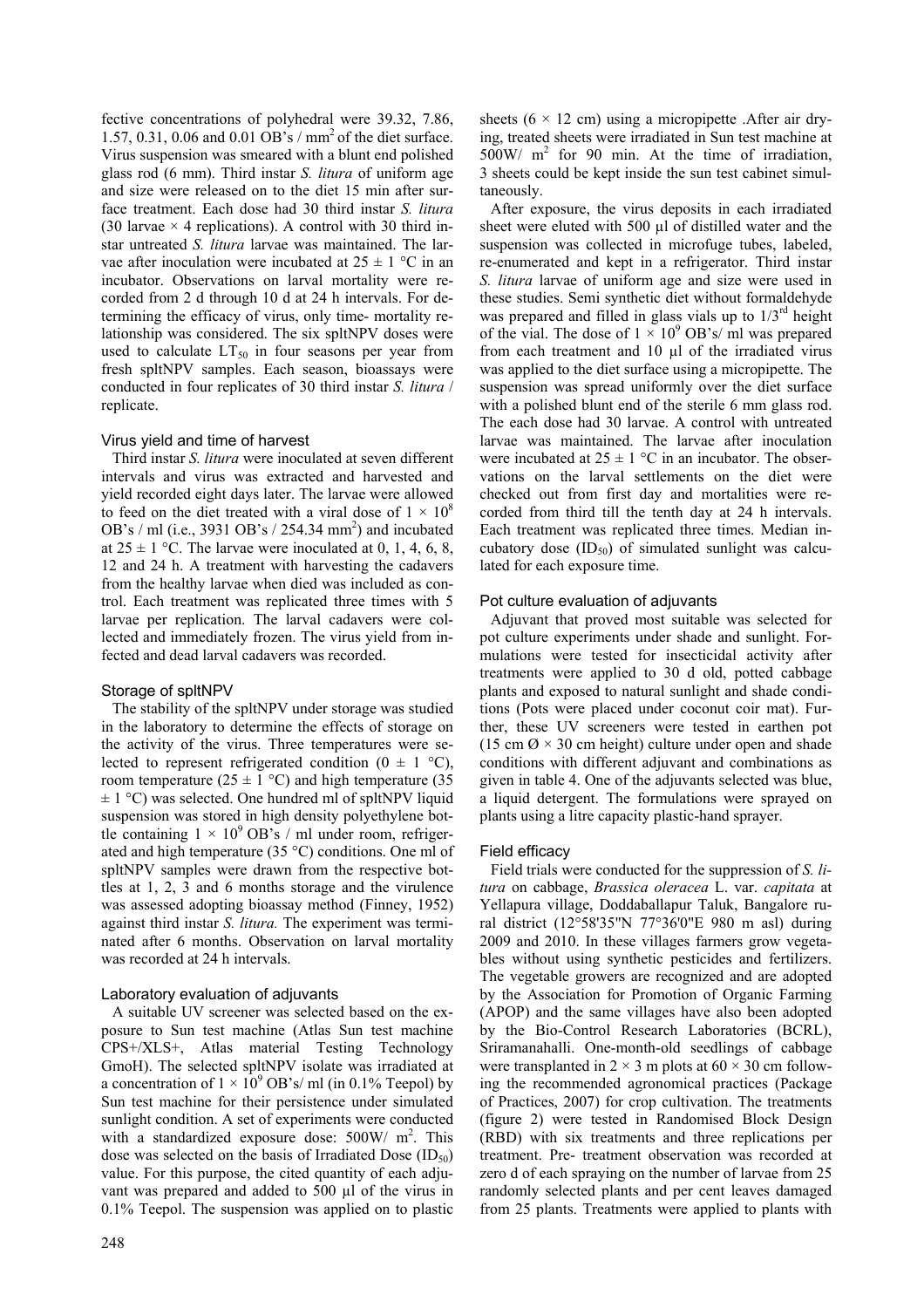knapsack sprayer. About 200 ml of test solution was applied to each plant. Post- treatment observations were recorded at 5, 7 and 10 d after each spltNPV application on the number of *S. litura* larvae and healthy leaves from 25 randomly selected plants on each d of observation. Incidence (%) of the defoliated leaves by *S. litura* larvae from each plot on each d of the observation was also recorded.

## Validation of spltNPV with Farmer's practices plot

To compare farmer's practices with spltNPV, cabbage fields in Rajankunte, Devanahalli (13°13'57"N 77°41'57"E) and Doddaballapura (12°58'35"N 77°36'0"E) villages at the outskirts (40 km) of Bangalore were selected and observations recorded during 2009-2010. The experiment was conducted in 2 ha plots at each of the three aforementioned locations. Each treatment was applied to 1 ha. In spltNPV sprayed plot (SNP) three rounds of spltNPV at  $2.47 \times 10^{11}$  OB's/ha with jaggery 5% (sugar cake made from sugarcane, *Saccharum officianarum* L.) and glycerol 10% were applied at 15 d intervals during evening when a threshold level of 1 larva/plant was observed. In farmer's practices plot (FPP, 2 km away from the SNP) indoxacarb 14.5 SC (Avant®) at 1 ml/lit of water was applied sequentially. Captan 50 WP (Capaf®) at 2 g/kg of seed was also applied to prevent *Alternaria* leaf spot in SNP and FPP plots. In both the plots first application commenced when the crop was in flowering stage, i.e., 45-d-old plants. Captan was applied to both the plots when the plants were about 20 d old. Since the treatment was common to both the plots applied at early plant age, when infestation by *S. litura* had not occurred, *S. litura* suppression was accounted only due to spltNPV applications.

Pre-treatment counts observed at zero d of each spraying were on the number of larvae / 25 randomlyselected plants and per cent defoliated leaves on 25 plants. Post-treatment counts were observed at 5, 7 and 10 d after each application in each plot  $(2 \times 5 \text{ m})$  on number of infested leaves and *S. litura* larvae on 25 plants / 10 m<sup>2</sup>  $\times$  4 plots.

The agronomic practices for both spltNPV sprayed and Farmer's practices plots and yield at harvest (tonnes) from each plot (only marketable cabbage heads are considered as yield) were recorded. The benefit : cost (B : C) ratio was also determined.

## Statistical analysis

The data on *S. litura* larval numbers and yields were subjected to Analyses of variance (ANOVA) using SAS software version 6.12 and means were separated by Least Significance Difference tests (LSD). All data in percentages were transformed to angular values and then analyzed. The larval counts were also transformed to square root of  $x + 0.5$  values. The Probit analyses (Finney, 1952) to determine  $LT_{50}$  values were carried out in a Statistical Package for Social Sciences (SPSS, 1999), version 10.0 and means were computed for field experiments and subjected to paired t-test. For comparisons of  $LT_{50}$  and  $LC_{50}$  values,  $\chi^2$  test was used. The B : C ratio was calculated by dividing the net monetary return by the total added cost due to the treatments.

**Table 1.** Virulence of spltNPV against *S. litura* 3rd instar larvae.

| Treatments          | $LT_{50}$<br>(Days)<br>$(Mean \pm SD)$ | Fiducial limit<br>$(at 95\% CI)$ | $LT_{99}$<br>(Days) |
|---------------------|----------------------------------------|----------------------------------|---------------------|
| $1 \times 10^6$     | $5.09 \pm 0.04$                        | 4.68-5.47                        | 12.16               |
| $2 \times 10^5$     | $5.67 \pm 0.06$                        | $5.23 - 6.10$                    | 14.33               |
| $4 \times 10^4$     | $6.38 \pm 0.70$                        | 5.86-6.95                        | 19.35               |
| $8 \times 10^3$     | $7.21 \pm 0.60$                        | 6.58-8.00                        | 24.19               |
| $1.6 \times 10^{3}$ | $8.57 \pm 0.38$                        | 7.72-9.95                        | 30.69               |
| $3.2 \times 10^{2}$ | $10.02 \pm 0.45$                       | 8.82-12.47                       | 35.96               |



**Figure1.** Total SpltNPV yield at different harvesting periods.

#### **Results**

#### Laboratory virulence

Bioassays using third instar *S. litura* with spltNPV showed subtle variations in virulence. The lowest  $LT_{50}$ value was 5.09 d obtained at  $1 \times 10^6$  OB's / ml, the next best LT<sub>50</sub> value of 5.67 d was obtained with  $2 \times 10^5$ OB's/ml strength. However, with much lower dose of 4  $\times$  10<sup>4</sup> OB's / ml, the LT<sub>50</sub> value of 6.38 d was obtained. Thus, the spltNPV obtained from BCRL proved virulent / effective at  $1 \times 10^{6}$  OB's / ml based on the LT<sub>50</sub> value to third instar *S. litura* (table 1).

## Virus yield and time of harvest

Studies on the optimization period of harvest revealed that the proportion of dead larvae in samples differed significantly from each period of harvest. The yield per 50 inoculated larvae was  $1.57 \pm 0.06 \times 10^9$  OB's / larva at 0 h and  $1.22 \pm 0.03 \times 10^9$  OB's / larva at 24 h. The OB's yield was higher when virus infected larvae were utilized as cadavers up to 8 hr after inoculation, beyond which the virus yield started declining (figure1).

#### Storage stability of spltNPV

Bioassays conducted at four regular intervals against third instar *S. litura* revealed that a virus suspension was formulated with the addition of 10% glycerol and stored at three temperature levels: refrigerated condition  $(0 \pm 1 \degree C)$ , room temperature  $(25 \pm 1 \degree C)$  and high tem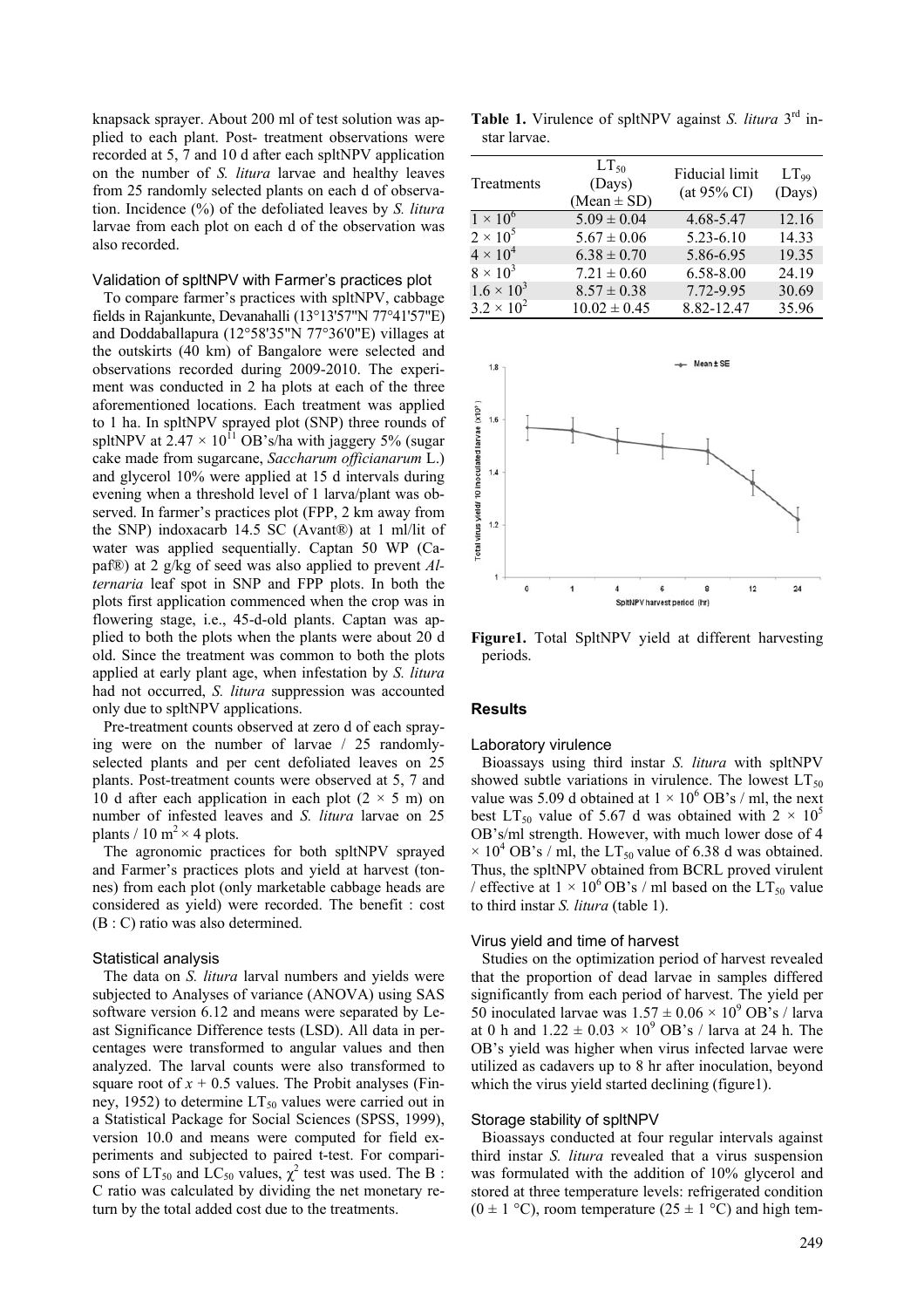perature (35  $\pm$  1 °C). Bioassay conducted at regular intervals against third instar *S. litura* revealed that the virus stored under high temperature (35 °C) readily lost its virulence with  $LC_{50}$  0.54-1.54 OB's / mm<sup>2</sup>. The  $LC_{50}$  under refrigerated condition (0 °C) was  $0.04-0.20 \pm 0.006$ OB's /  $mm<sup>2</sup>$  (table 2). However, it was observed that the  $LC_{50}$  was 0-3 folds less in formulated spltNPV than unformulated spltNPV. There were significant differences in  $LC_{50}$  when spltNPV was stored for different periods under formulated and unformulated conditions (table 2). There were also significant differences in  $LC_{50}$ (ANOVA at 3 df,  $p < 0.05$ ) between formulated and unformulated spltNPV at 35 °C (not shown in table 2).

## Laboratory evaluation of adjuvants

Soyaflour  $10\%$  + spltNPV (glycerol  $10\%$ ) indicated efficiency in increasing the virulence of the virus at  $LT_{50}$  value of 5.59 d when the adjuvant was applied singly. This was followed by jaggery  $5\%$  + spltNPV (glycerol 10%) and boric acid  $1%$  + spltNPV (glycerol 10%) with a  $LT_{50}$  value of 5.92 and 6.21 d, respectively. When the adjuvant was combined with blue (1%), the  $LT_{50}$ value was 5.37 d for jaggery  $5\%$  + blue  $1\%$ + spltNPV (glycerol 10%), followed by soyaflour  $10\%$  + blue  $1\%$  + spltNPV (glycerol 10%) and boric acid  $1\%$  + blue  $1\%$  + spltNPV (glycerol 10%) whose  $LT_{50}$  were 5.67 and 5.87 d, respectively. The  $LT_{50}$  of irradiated (glycerol 10%) and unirradiated virus (glycerol 10%) were 8.37 and 5.09 d, respectively (table 3).

# Pot culture evaluation of adjuvants

Based on larval mortality the activity of the virus when applied with adjuvant on cabbage plants was higher under shade than under the direct sun. Under direct sun, the larval mortality was significantly lower compared to under shade conditions. There were statistically significant differences in larval mortality between the sun and shade conditions ( $p > 0.05$ , df = 3, table 4). Less larval mortality was observed in insecticide treatment under shade (71.25%) compared with spltNPV in combination with blue  $1\%$  + jaggery  $5\%$  +  $10\%$  glycerol (78.75%). A combination of spltNPV ( $1 \times 10^6$  OB's / ml) + blue  $1\%$  + jaggery  $5\% + 10\%$  glycerol under shade recorded significantly the highest larval mortality of 78.75%. The same combination under direct sun recorded a larval mortality of 58.70%. In combination with blue  $1\%$  + soyaflour + 10% glycerol, the viral preparation caused the larval mortality of 63.75 % (under shade) and 48.70% (under direct sun). The larval mortality  $(\%)$  did not differ statistically on the chemical treated plants under shade or direct sun. But larval mortality was significantly lower (26.20%) for virus with Glycerol treated larvae under sun than under shade conditions (31.25%) (table 4). Clearly, the treatment without adjuvant was the most potent as measured by it had the lowest  $LT_{50}$ .

## Field efficacy

Number of *S. litura* larvae

Indoxacarb 14.5 SC at 1 ml / l proved superior over other chemicals as there were statistically significant differences in the number of surviving larvae 5 d after application (figure 2). Same trend prevailed 7 and 10 d after first application of indoxacarb and other chemicals. The efficacy of indoxacarb 14.5 SC (Avant® India) at 5 d after second application remained superior over spltNPV at  $2.47 \times 10^{11}$  OB's/ha.

| Storage period |                | $LC_{50}$ (OB's / mm <sup>2</sup> ) |                   |                      |                   |                     |  |  |
|----------------|----------------|-------------------------------------|-------------------|----------------------|-------------------|---------------------|--|--|
|                |                | Unformulated                        |                   |                      | Formulated        |                     |  |  |
| (month)        | $0^{\circ}$ C  | $25^{\circ}C$                       | $35^{\circ}$ C    | $0^{\circ}$ C        | 25 °C             | $35^{\circ}$ C      |  |  |
|                | $0.04^a$       | 0.21 <sup>a</sup>                   | 1.54 <sup>a</sup> | 0.04 <sup>a</sup>    | 0.09 <sup>a</sup> | $0.54$ <sup>a</sup> |  |  |
| 2              | $0.05^{\rm a}$ | $0.44$ <sup>a</sup>                 | $2.55^{b}$        | 0.04 <sup>a</sup>    | 0.20 <sup>a</sup> | 0.86 <sup>b</sup>   |  |  |
| 3              | $0.30^{b}$     | 0.78 <sup>b</sup>                   | $3.31$ $\degree$  | 0.09 <sup>a</sup>    | 0.60 <sup>b</sup> | 1.06 <sup>c</sup>   |  |  |
| 6              | $0.67^{\circ}$ | $1.55^{\circ}$                      | 4.85 $^{\rm d}$   | $0.20$ <sup>ab</sup> | 0.97 <sup>c</sup> | 1.54 <sup>d</sup>   |  |  |
| $SEm \pm$      | 0.02           | 0.04                                | 0.10              | 0.21                 | 0.18              | 0.06                |  |  |
| CD at $1\%$    | 0.12           | 0.13                                | 0.29              | 0.68                 | 0.31              | 0.18                |  |  |

Table 2. Comparison of the LC<sub>50</sub> of unformulated and formulated spltNPV after select storage periods.

Numbers followed by the same letter are not statistically significant ( $p \le 0.001$ ) by LSD.

|  | <b>Table 3.</b> LT <sub>50</sub> values of SpltNPV in combination with select adjuvants against <i>S. litura</i> 3 <sup>rd</sup> instar larvae. |
|--|-------------------------------------------------------------------------------------------------------------------------------------------------|
|--|-------------------------------------------------------------------------------------------------------------------------------------------------|

| Treatments                                                                                         | $\chi^2$<br>$(n-2)$ | $LT_{50}$<br>(Days)<br>$(Mean \pm SD)$ | Fiducial limit<br>$(at 95\% CI)$ |
|----------------------------------------------------------------------------------------------------|---------------------|----------------------------------------|----------------------------------|
| Soyaflour $10\% + 1 \times 10^6$ OB's / ml spltNPV (Glycerol 10%)                                  | $6.59$ n.s.         | $5.59 \pm 0.14$                        | 5.15-6.03                        |
| Boric acid $1\% + 1 \times 10^6$ OB's / ml spltNPV (Glycerol 10%)                                  | 5.94 n.s.           | $6.21 \pm 0.26$                        | 5.69-6.77                        |
| Jaggery 5% + 1 $\times$ 10 <sup>6</sup> OB's / ml spltNPV (Glycerol 10%)                           | 5.48 n.s.           | $5.92 \pm 0.39$                        | 5.47-6.36                        |
| Soyaflour $10\%$ + Blue $1\%$ <sup>**</sup> + 1 × 10 <sup>6</sup> OB's / ml spltNPV (Glycerol 10%) | $6.52$ n.s.         | $5.67 \pm 0.70$                        | $5.23 - 6.10$                    |
| Boric acid 1% + Blue 1% +1 $\times$ 10 <sup>6</sup> OB's / ml spltNPV (Glycerol 10%)               | $5.30$ n.s.         | $5.87 \pm 0.40$                        | 5.42-6.37                        |
| Jaggery 5% + Blue $1\%$ + $1 \times 10^6$ OB's / ml spltNPV (Glycerol 10%)                         | $6.26$ n.s.         | $5.37 \pm 0.63$                        | 4.95-5.78                        |
| Irradiated virus $1 \times 10^6$ OB's / ml (Glycerol 10%)                                          | $6.52$ n.s.         | $8.37 \pm 0.36$                        | 7.67-9.41                        |
| Unirradiated virus $1 \times 10^6$ OB's / ml (Glycerol 10%)                                        | $6.77$ n.s.         | $5.09 \pm 0.71$                        | 4.68-5.47                        |

\*Blue is a liquid detergent.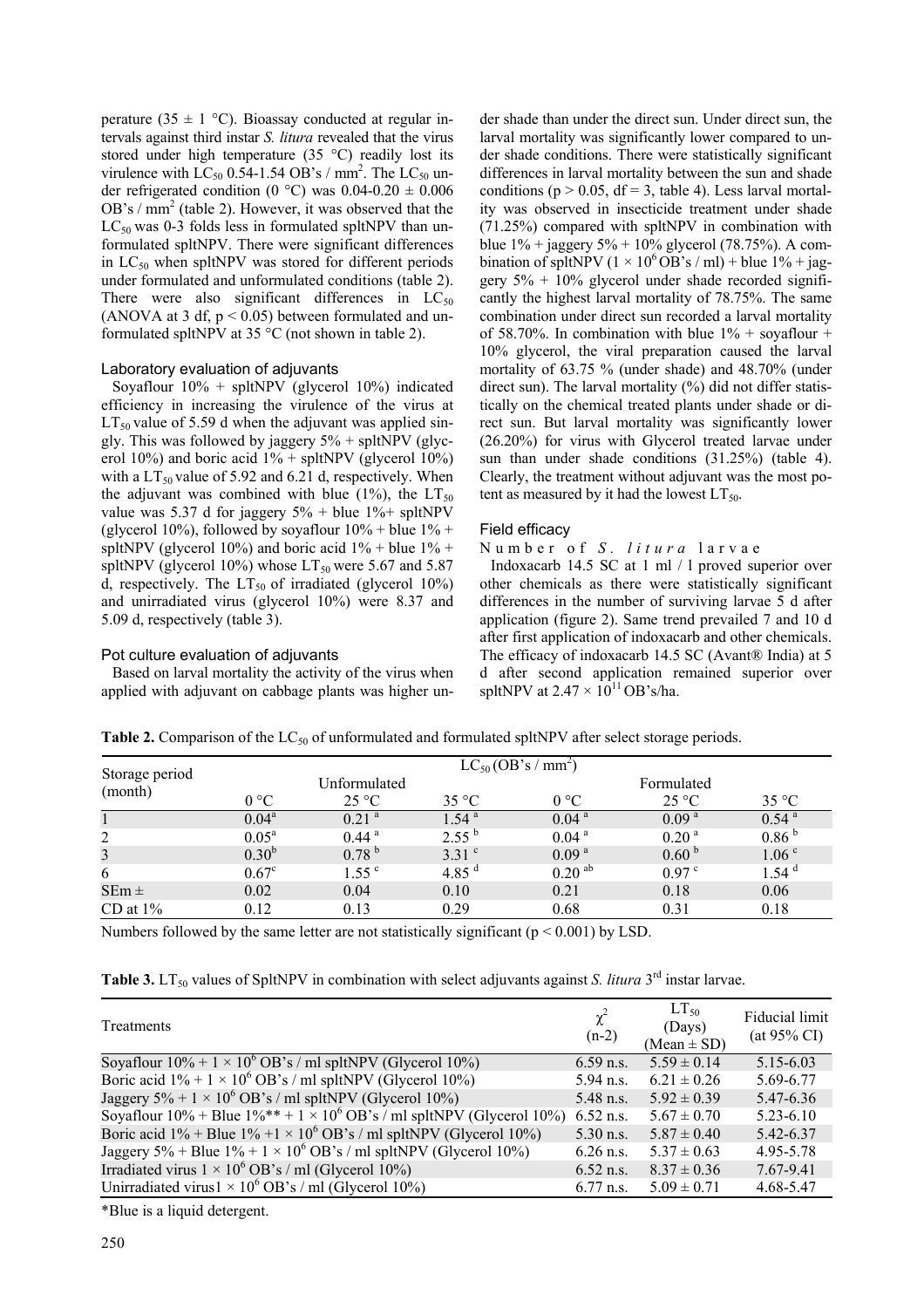**Table 4.** Pot culture evaluation of different adjuvants on cabbage.

|                                                                                                 |              | <sup>x</sup> Mean percent mortality |                            |                        |                         |                            |                            |
|-------------------------------------------------------------------------------------------------|--------------|-------------------------------------|----------------------------|------------------------|-------------------------|----------------------------|----------------------------|
| Treatments                                                                                      | Pretreatment | Under shade $(DAS)^{z}$             |                            |                        | Under sun (DAS)         |                            |                            |
|                                                                                                 |              | 5 <sup>th</sup>                     | 7 <sup>th</sup>            | $10^{\text{th}}$       | 5 <sup>th</sup>         | 7 <sup>th</sup>            | $10^{\text{th}}$           |
| Jaggery $5\%$ + blue $1\%$ + 1<br>$\times$ 10 <sup>6</sup> OB's / ml, spltNPV –<br>Glycerol 10% | 20           | 45.00<br>$y(42.12)^a$               | 65.00<br>$(53.76)^{a}$     | 78.75<br>$(62.66)^{a}$ | 35.00<br>$(36.25)^{ab}$ | 48.75<br>$(44.28)^{ab}$    | 58.70<br>$(50.06)^{a}$     |
| Soyaflour $10\% + 1 \times 10^6$<br>OB's / ml, spltNPV $-$<br>Glycerol $10\%$ )                 | 20           | 33.75<br>$(35.48)^{b}$              | 47.50<br>$(43.56)^{\circ}$ | 63.75<br>$(53.01)^{b}$ | 31.25<br>$(33.98)^{b}$  | 42.50<br>$(40.66)^{b}$     | 48.70<br>$(44.28)^{b}$     |
| $1 \times 10^6$ OB's / ml,<br>spltNPV-Glycerol 10%                                              | 20           | 18.75<br>$(25.54)^c$                | 27.50<br>$(31.61)^d$       | 31.25<br>$(33.94)^c$   | 11.25<br>$(19.24)^c$    | 20.00<br>$(26.48)^{\circ}$ | 26.20<br>$(30.75)^{\circ}$ |
| Indoxacarb 14.5 SC,<br>Avant $\mathbb{R}$ 1ml / 1                                               | 20           | 45.00<br>$(42.12)^{a}$              | 55.00<br>$(47.9)^{b}$      | 71.25<br>$(56.83)^{b}$ | 41.25<br>$(39.94)^{a}$  | 52.50<br>$(46.44)^a$       | 63.75<br>$(53.02)^{a}$     |
| Control                                                                                         | 20           | 0.00<br>$(0.00)^d$                  | 0.00<br>$(0.00)^e$         | 0.00<br>$(0.00)^d$     | 0.00<br>$(0.00)^d$      | 0.00<br>$(0.00)^d$         | 0.00<br>$(0.00)^d$         |
| F test                                                                                          |              | $\ast$                              | $\ast$                     | $\ast$                 | *                       | $\ast$                     | $\ast$                     |
| $SEm \pm$                                                                                       |              | 1.253                               | 1.418                      | 1.335                  | 1.381                   | 1.486                      | 1.299                      |
| CD at $1\%$                                                                                     | NS           | 5.226                               | 5.109                      | 5.562                  | 5.757                   | 6.192                      | 5.415                      |

 $^x$  Mean of 30 larvae/treatment/replication; <sup>y</sup> Figures in the parentheses are Angular transformed values and mean percent mortality and means followed by same letters in each column are not significantly different by LSD at 1%;  $\alpha$ <sup>z</sup> Days after sowing;  $*$  significant at 5%.

Leaf damage

The least leaf damage was observed on plant treated with indoxacarb 14.5 SC (Avant®) at 1 ml $/1$  water, as the per cent infestation of 6.39 was recorded 5 d after first application. This was the minimum leaf damage obtained in the field trial. The test chemicals were applied when cabbage was in 4-5 true leaf stage. Indoxacarb proved superior over other chemicals as there were statistically significant differences ( $p < 0.05$ , df = 17) in leaf damage after first application. The same trend prevailed in the efficacy of chemicals even after second spray, indoxacarb 14.5 SC (Avant®) proved superior to spltNPV (figure 3).

## Validation of spltNPV with Farmer's practices

Three applications of spltNPV at 15 d interval constituted the spltNPV plot (SNP) at  $2.47 \times 10^{11}$  OB's / ha and in farmers practices plot (FPP) spraying indoxacarb 14.5 SC (Avant®) at 0.5 ml / l of water sequentially applied for the suppression of *S. litura* at 4-5 true leaf stage. Captan 50 WP (Capaf®) at 2 g / kg of seed was also applied to prevent *Alternaria* leaf spot. However, when data were subjected to "t-test" ("t"  $p < 0.05$  at 1 df), there were significant differences between FPP and SNP in the number of surviving *S. litura* larvae but not in the leaf infestation (table 5). The mean number of surviving *S. litura* larvae were in FPP 1.52 larvae / 25 plants after three applications of insecticides compared with 2.64 larvae / 25 plants in SNP. The mean leaf defoliation was 5.36% / 25 plants in FPP compared with 6.53% / 25 plants in SNP. This suggested that based on number of surviving larvae and leaf infestation, the FPP realized better suppression of *S. litura* population than SNP on cabbage. However, when the data were subjected to 't' test, the two plots with respect to number of surviving *S. litura* larvae and leaf infestation were on par ( $p < 0.05$ , df = 1) and the cabbage yield obtained was 17.5 t / ha in SNP and 21.4 t / ha in FPP.

When percent leaf infestation, mean borer larvae / 25 plants and cabbage yields were compared, there were no statistically significant differences between SNP and FPP for all parameters ( $p < 0.05$ , df = 17). The benefit : cost (B : C) worked out to be 2.40 in SNP sprayed plot compared with 2.78 in FPP. Part of the added cabbage yields in FPP might have resulted from the added fungicide applications. The data concerning B : C ratio is presented in table 5.

## **Discussion and conclusions**

The use of biological insecticides either solely or in combination in integrated pest management systems is increasingly becoming important (Adams and Bonami, 1991; Cherry *et al*., 1997). Among biologicals, insect baculoviruses have gained prominence (Blissand *el al*., 2000). The use of nucleopolyhedrosis virus (NPV) as a microbial pesticide has received attention (Kamiya *et al*., 2004; Tang *et al*., 2011).

Bioassays using third instar *S. litura* with isolates from five sources were also evaluated. The  $LC_{50}$  for the isolates ranged from  $0.051$  to  $1.77$  OB's / mm<sup>2</sup>. The isolate from BCRL showed the highest virulence with  $LC_{50}$ 0.041. The spltNPV from BCRL proved most effective at  $1 \times 10^6$  OB's / ml based on the LT<sub>50</sub> value (5.09 d) for  $3<sup>rd</sup>$  instar *S. litura*. A similar trend prevailed in the  $LT_{99}$ mortality values (12.16 d). The details of the above two bioassays are to be published elsewhere. Trang and Chaudhari (2002) too used  $LT_{50}$  for bioassays of spltNPV against *S. litura* larvae. LT<sub>50</sub> values were found dose-dependent. The estimated  $LT_{50}$  increased with the increase larval age where as it decreased with the increase in dose. Tang *et al*. (2011) also evaluated spltNPV by  $LT_{50}$  and  $LC_{50}$  using third instar *S. litura*.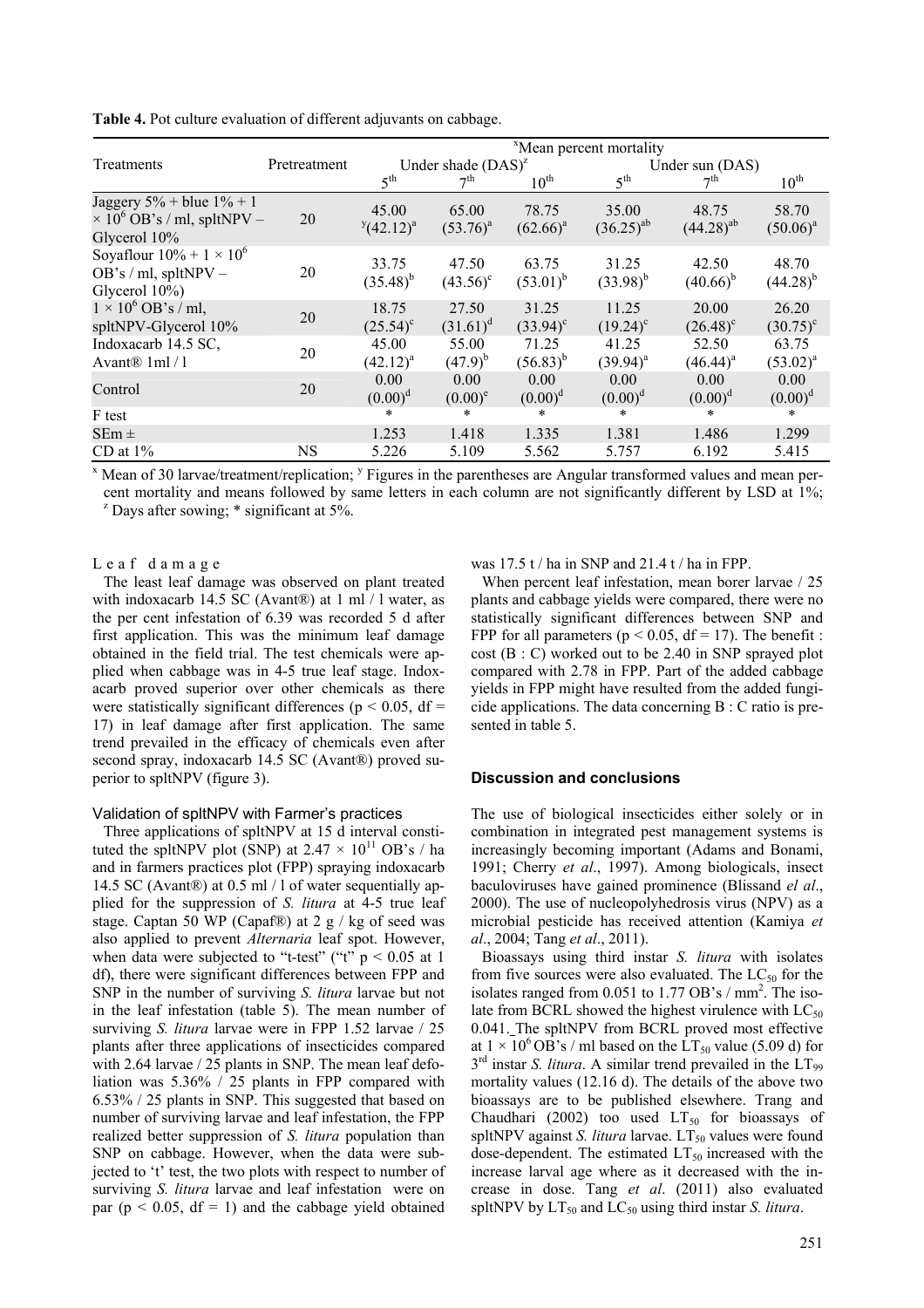

Mean larvae/ plant

**Figure 2.** Field efficacy of spltNPV against *S. litura* on cabbage. Figure 2. Field efficacy of spltNPV against S. litura on cabbage.

Sprays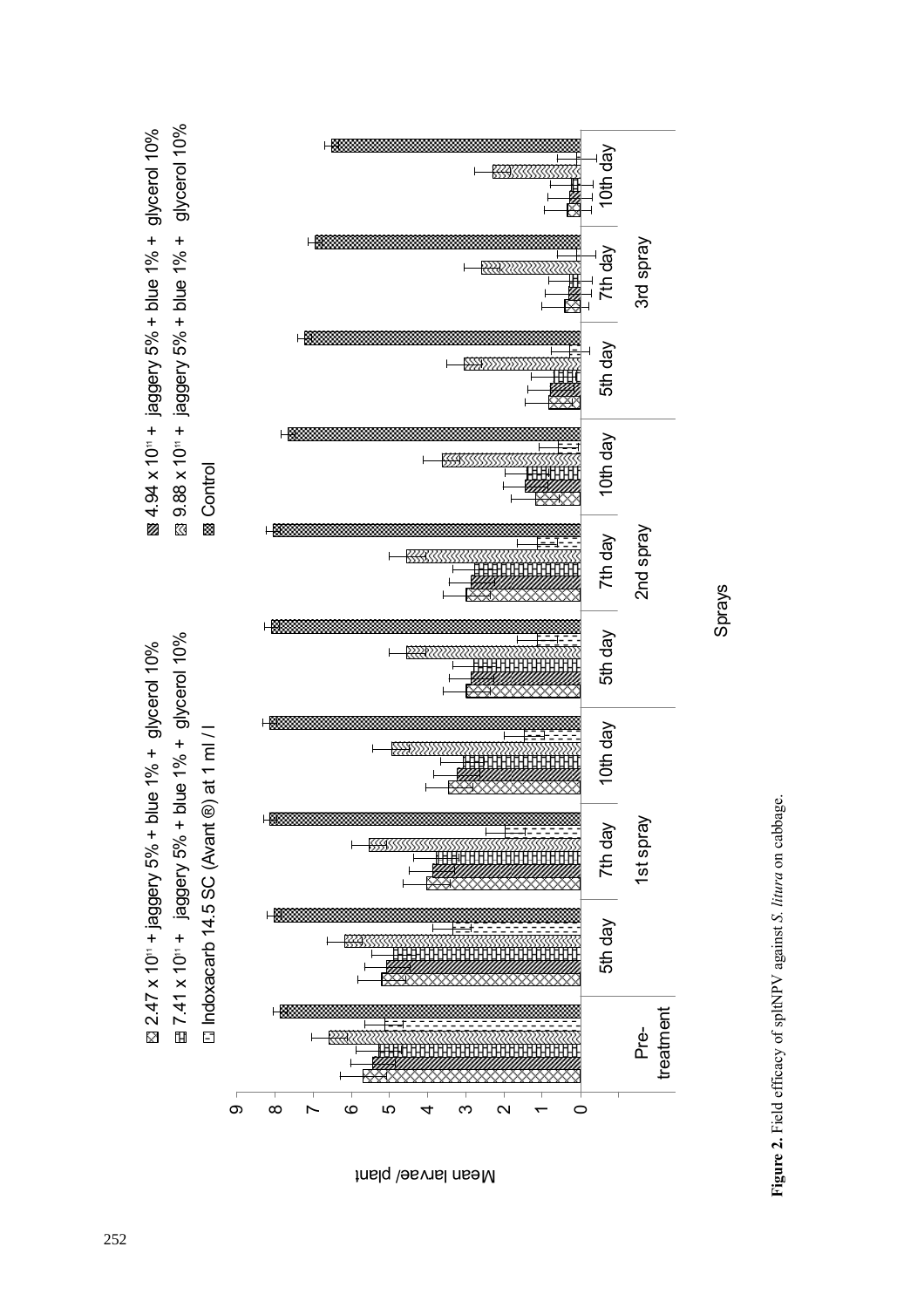

Per cent defoliation

**Figure 3.** Field efficacy of spltNPV against S. litura leaf defoliation on cabbage. Figure 3. Field efficacy of spltNPV against S. litura leaf defoliation on cabbage.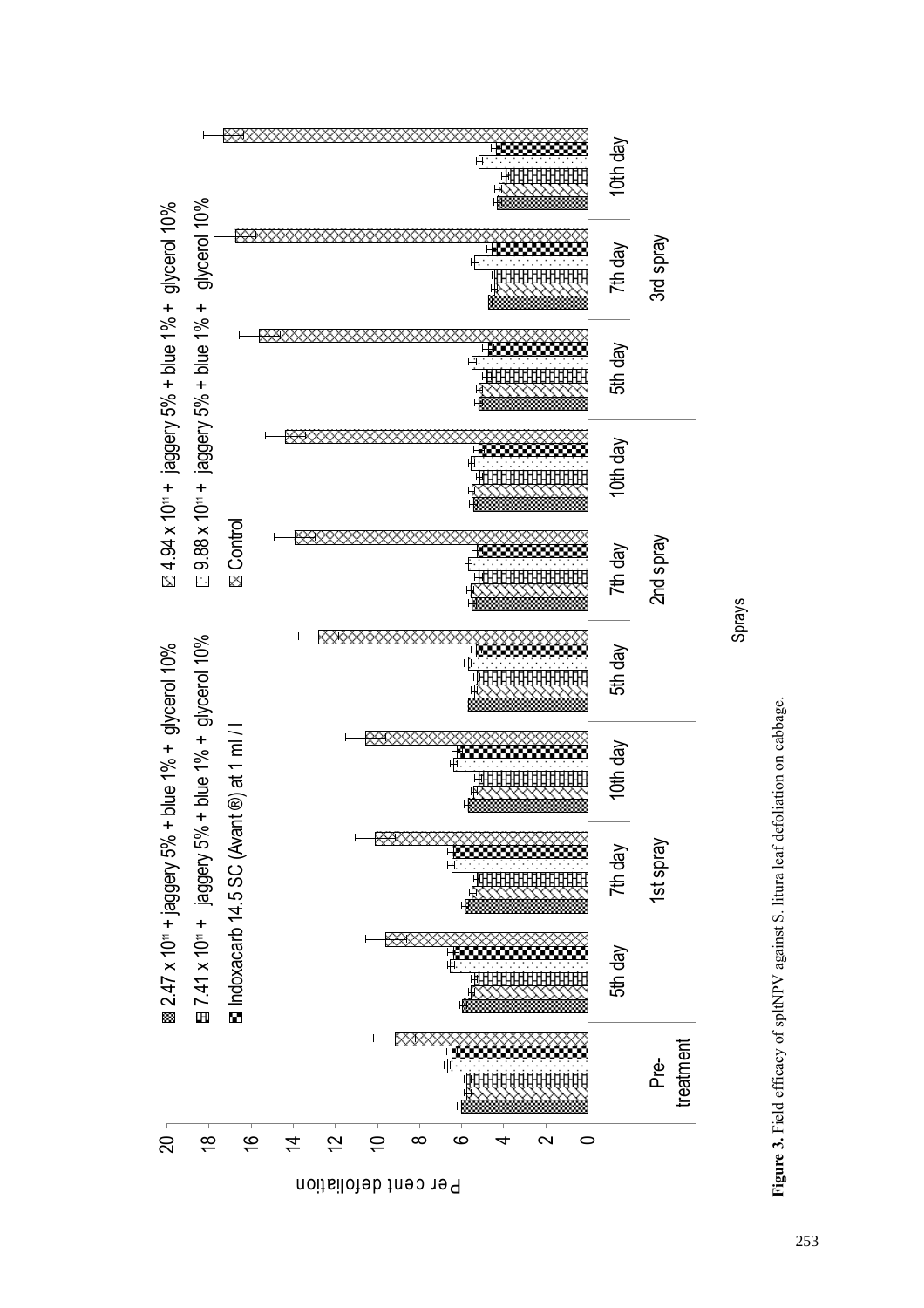|                                  |                                                            | <sup>a</sup> Mean Spodoptera larvae / 25 plants |                                           |  |
|----------------------------------|------------------------------------------------------------|-------------------------------------------------|-------------------------------------------|--|
| <sup>c</sup> Days after spraying |                                                            | spltNPV sprayed plot                            | Farmer's practice plot                    |  |
|                                  |                                                            | (SNP)                                           | (FPP)                                     |  |
|                                  | Pretreatment                                               | 5.40                                            | 5.42                                      |  |
| $1st$ spray <sup>c</sup>         | $7th$ day                                                  | 3.62                                            | 2.72                                      |  |
|                                  | Pretreatment                                               | 2.94                                            | 1.11                                      |  |
| $2nd$ spray                      | $7th$ day                                                  | 1.16                                            | 0.53                                      |  |
|                                  | Pretreatment                                               | 0.79                                            | 0.32                                      |  |
| $3rd$ spray                      | $7th$ day                                                  | 0.42                                            | 0.07                                      |  |
|                                  | Mean                                                       | 2.64                                            | 1.52                                      |  |
|                                  |                                                            |                                                 | <sup>b</sup> Mean leaf defoliation $(\%)$ |  |
| $1st$ spray <sup>c</sup>         | Pretreatment                                               | 9.51                                            | 9.90                                      |  |
|                                  | $7th$ day                                                  | 6.84                                            | 6.78                                      |  |
| $2nd$ spray                      | Pretreatment                                               | 5.67                                            | 4.92                                      |  |
|                                  | $7th$ day                                                  | 5.42                                            | 4.54                                      |  |
| $3rd$ spray                      | Pretreatment                                               | 5.19                                            | 4.73                                      |  |
|                                  | $7th$ day                                                  | 4.50                                            | 4.00                                      |  |
|                                  | Mean                                                       | 6.53                                            | 5.36                                      |  |
|                                  |                                                            | Plant protection cost (Rs)                      |                                           |  |
|                                  | Number of sprays (insecticides and fungicides)             | 6.5                                             | 10                                        |  |
|                                  | Insecticide used (l/ha)                                    | 2.0                                             | 8.7                                       |  |
|                                  | Insecticide cost (Rs/ha)                                   | 4,980                                           | 11,500                                    |  |
|                                  | Fungicides used (Kg/ha)                                    | 6.8                                             | 5.5                                       |  |
|                                  | Fungicides cost (Rs/ha)                                    | 1,530                                           | 2,310                                     |  |
|                                  | % leaf infestation                                         | 6.53                                            | 4.20                                      |  |
|                                  | Mean borer larvae                                          | 2.64                                            | 1.52                                      |  |
|                                  | Total cost for plant protection (Rs/ha)                    | 6,510                                           | 13,810                                    |  |
|                                  | Cost of cultivation (Rs/ha) (agronomic + plant protection) | 102,910                                         | 113,210                                   |  |
|                                  | $\mathrm{d}$ Yield (t/ha)                                  | 17.5                                            | 21.4                                      |  |
|                                  | <sup>e</sup> Gross returns (Rs/ha)                         | 350,000                                         | 428,000                                   |  |
|                                  | Net returns (Rs/ha)                                        | 247,090                                         | 314,790                                   |  |
|                                  | B : C ratio                                                | 2.40                                            | 2.78                                      |  |

**Table 5.** Comparison of different parameters in spltNPV sprayed and Farmers Practice plot during 2009 and 2010. Each mean = 25 plants/plot  $(5 \times 2 \text{ m})$ .

<sup>a</sup> mean borer larvae in both plots both the years, t-value = 0.42, table t = 1.74 ( $p > 0.05$ ); <sup>b</sup> mean % leaf defoliation in both plots, t-value = 2.66, table t = 1.74 ( $p > 0.05$ ); c spray repeated after 15-d; d yield, t-value = 5.53 ( $p > 0.05$ ) table = t-1.74;  $\degree$  1 £ = Rs 20/kg and 1 US\$ = Rs 53 (current rate *ie*., September 2012).

Based on  $LT_{50}$  and  $LC_{50}$  two recombinant forms of spltNPV were recommended for developing commercially viable products.

Collection of spltNPV infected larvae is laborious and time consuming. So, many attempts have been made to optimize the period of harvest as it influence the biological activity of the virus and growth of secondary contaminants (Jayaraj *et al*., 1980). The OB's yield was higher when larvae infected with virus were harvested as cadavers than in other samples harvested at different days after inoculation. Cherry *et al*. (1997) reported yield of  $1.40 \pm 0.28 \times 10^9$  OB's / larva of *Spodoptera exigua* (Hubner) and  $3.29 \pm 0.46 \times 10^6$  OB's/ larva of *Spodoptera exempta* Walker harvested 5 and 2 d after incubation, respectively.

The spltNPV virus suspension stored at refrigerated condition ( $0 \pm 1$  °C) up to 6 months did not show much variation in virulence. But, when stored under room (25  $\pm$  1 °C) and higher temperatures (35  $\pm$  1 °C), the virulence of viral suspension varied with  $LC_{50}$  values as low as 0.04. Mehrvar *et al.* (2008) also reported  $LC_{50}$  values of NPV of *Helicoverpa armigera* (Hubner) as low as 0.023 from Bangalore, South India. Stability of the spltNPV quickly decreased at  $> 60$  °C and during prolonged exposure to high temperatures (Im *et al*., 1990). The virulence of spltNPV started declining at 50 °C and was completely inactivated at 90 °C (Ebora and Cadapan, 1987). The mortality of  $3<sup>rd</sup>$  instar larvae treated with spltNPV at  $1.0 \times 10^6$  OB's / ml after different storage periods was 83.3% 4 years after storage, 96.7% after 2 years and 100% after 6 months storage (Su, 1992). Nucleopolyhedrosis viruses are relatively stable in the environment as the virions are occluded in the polyhedral bodies. They get inactivated by exposure to UV rays (Morris, 1971).

Effect of UV rays on the pathogenicity of the spltNPV was determined in laboratory. The virus was progressively inactivated with prolonged exposure to UV source. Sunscreens are often added to formulations capable of selectively absorbing the damaging wavelength (Jones *et al*., 1997). Cantwell *et al*. (1967) reported that *Trichoplusia ni* (Hubner) NPV was completely inactivated by direct sunlight within 3 h. When nucleopolyhedrosis viruses are applied in the field, they are inactivated by the UV rays  $(2537$  to  $3200$  Å). Pawar and Ramakrishnan (1977) tested the stability of spltNPV.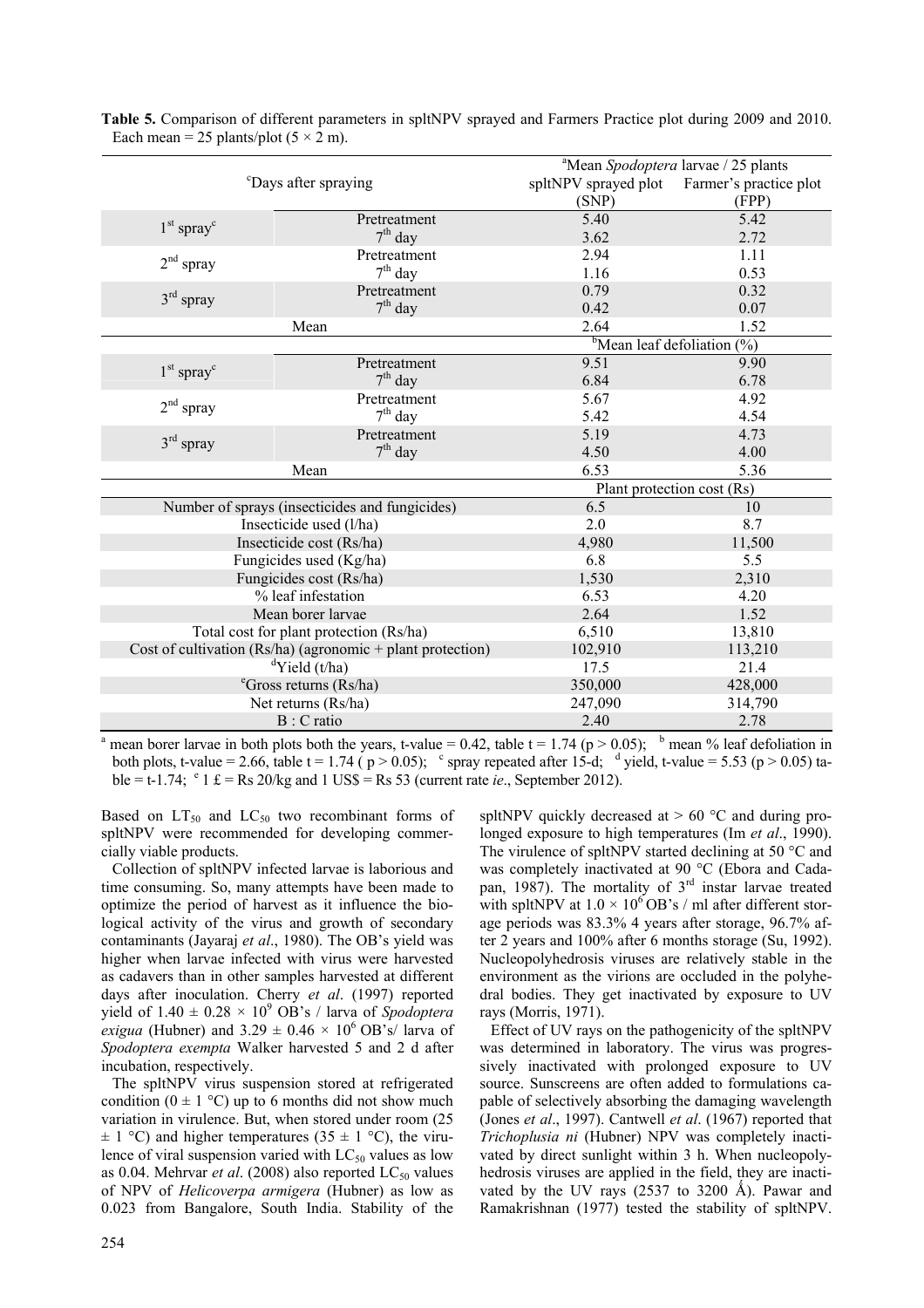Complete inactivation of the virus was noticed after 15 min exposure to UV light from 10 cm. The virus at low concentrations was considerably inactivated at 8 h exposure to sunlight.

The addition of folic acid, pyridoxine, riboflavin, charcoal, black ink and urea provided protection to spltNPV from the far and near ultraviolet light. With far ultraviolet, protection was concentration-dependent and folic acid and charcoal resulted in 100% *S. litura* larval mortality (Yelshetty *et al*., 2009). Although the relative efficacy factor was low in direct exposure to sunlight compared with a germicidal lamp, riboflavin and folic acid protected the virus by factors of 4.9 and 3.6, respectively (Ramakrishnan and Chaudhary, 1991). A study conducted to select an adjuvant to protect virus from UV rays showed that spltNPV without any adjuvant proved the most effective  $(LT_{50}$  at 5.09 d), followed by Jaggery  $5\%$  + Blue  $1\%$  +  $1 \times 10^6$  OB's / ml spltNPV (Glycerol 10%) with a  $LT_{50}$  of 5.37 d. This clearly showed that the use of adjuvants may not be beneficial under sunlight conditions.

Further, to check the effects of UV rays under natural conditions, application of the formulated virus suspension was carried under shade and direct sunlight conditions. The effect of the UV rays on larval mortality was more (78.75%) under direct sunlight than shade (58.70%). Field evaluation of spltNPV under field conditions at Yellapura village, Doddaballapur revealed that 2-3 applications of spltNPV at  $2.47 \times 10^{11}$  OB's / ha suppressed *S. litura* larvae. Even if indoxacarb 14.5 SC (Avant®) at 0.5 ml / l is applied, at least 2-3 applications are required to protect the crop from *S. litura* damage. The results are in agreement with the results of Suhas *et al*. (2009).

Field tests were conducted by Kumari and Singh (2009) to evaluate the effect of spltNPV alone and in combination with endosulfan and neemarin (neem seed kernel extract) on cabbage. Treatment with spltNPV  $(500 \text{ LE} / \text{ha})$  + endosulfan  $(625 \text{ ml} / \text{ha})$  was better in reducing the larval numbers and in increasing yields more than other treatments. However, considering B : C ratio, treatment with endosulfan (1250 ml / ha) alone was found to be the most beneficial compared with other treatments. A Supreme court of India order dated  $14<sup>th</sup>$  May 2011 banned the production, use and sale of endosulfan all over India under section 12 of the Insecticides Act, 1968 (Government of India, 2011). So an alternative insecticide to endosulfan is desirable.

SpltNPV was also evaluated based on leaf defoliation. Indoxacarb 14.5 SC (Avant®) at 0.5 ml / l recorded the lowest percentage leaf defoliation of 6.39% at 5 d after application. The efficacy of spltNPV at  $2.47 \times 10^{11}$  OB's / ha was on par with indoxacarb at 5 d after application of the test chemicals. The advantage of spltNPV over other chemicals is that it is eco-friendly (Groner, 1987). The results were suggested based on number of surviving *S. litura* larvae and percent leaf infestation, the FPP realised better suppression of *S. litura* population than SNP.

For validation of spltNPV with farmers practices in large plots, one hectare plot of cabbage was selected. The results suggested that based on the number of surviving larvae and percent leaf defoliation, the FPP real-

ised better suppression of *S. litura* population than SNP. However, when the data were subjected to t-test, there were significant differences between FPP (indoxacarb 14.5 SC application) and SNP as far as the number of surviving larvae but there was no difference in the per cent leaf defoliation. The costs incurred in the SNP and FPP plots are indicated in table 5. The initial cost was lower in SNP compared with FPP. However, increased cabbage yields and added Rs  $7,300 (= 13,810 - 6,510)$ spent in FPP resulted in higher yields and added Rs 78,000 (= 428,000 − 350,000). Therefore, FPP proved economical over SNP. But in long term, spltNPV being environmental friendly and self perpetuating biological formulation, it is desirable.

Researchers have also evaluated the effect of spltNPV alone and in combination with endosulfan and neemarin (neem seed kernel extract) on cabbage. Treatment with NPV-S  $(500 \text{ LE} / \text{ha})$  + endosulfan  $(625 \text{ ml} / \text{ha})$  was better in reducing the *S. litura* larval numbers and in increasing cabbage yields than other treatments. Based on B : C ratio, endosulfan at 1, 250 ml / ha alone was found to be the most beneficial compared with other treatments (Kumari and Singh, 2009). However, the vegetable growers of Yellapura were convinced that the spltNPV can be incorporated with other pest management practices.

## **Acknowledgements**

Authors thank University of Agricultural Sciences, Bangalore and vegetable growers of villages at the outskirts of Bangalore for encouragement and support. We thank the Bio-Control Research Laboratory (BCRL) and Dr. K. P. Jayanth and Dr. Gayathri Devi, BCRL, Bangalore for encouragement and facilities. Critical comments received from three anonymous referees substantially improved quality of this manuscript.

#### **References**

- ADAMS J. R., BONAMI J. R., 1991.- *Atlas of invertebrate viruses*.- CRC Press, Boca Raton, USA.
- ADAMS J. R., MCCLINTOCK J. T., 1991.- Baculoviridae. Nuclear polyhedrosis viruses. Part 1. Nuclear polyhedrosis viruses of insects, pp. 89-204. In: *Atlas of invertebrate viruses* (ADAMS J. R., BONAMI J. R., Eds).- CRC Press, Boca Raton, USA.
- ANONYMOUS, 2000.- *Bioassay of spltNPV from BCRL*.- Department of Agricultural Entomology, Centre for Plant Protection Studies, Tamil Nadu Agricultural University, Coimbatore, India.
- BLISSAND G., BLACK B., CROOK N., KEDDIE B. A., POSSEE R., ROHRMANN G., THEILMANN D., VOLKMAN L. E., 2000.- Family Baculoviridae, pp. 195-202. In: *Virus taxonomy. Seventh report of the international committee on taxonomy of viruses* (VAN REGENMORTEL M. H. V., FAUQUET C. M., BISHOP D. H. L., CARSTENS E. B., ESTES M. K., LEMON S. M., MANILOFF J., MAYO M. A., MCGEOCH D. J., PRINGLE C. R., WICKNER R. B., Eds).- Academic Press, San Diego, USA.
- CANTWELL G. E., 1967.- Inactivation of biological insecticide by irradiation.- *Journal of Invertebrate Pathology*, 9: 138-140.
- CARTER J. B., 1984.- Viruses as pest control agents.- *Biotechnology and Genetic Engineering Reviews*, 1: 375-405.